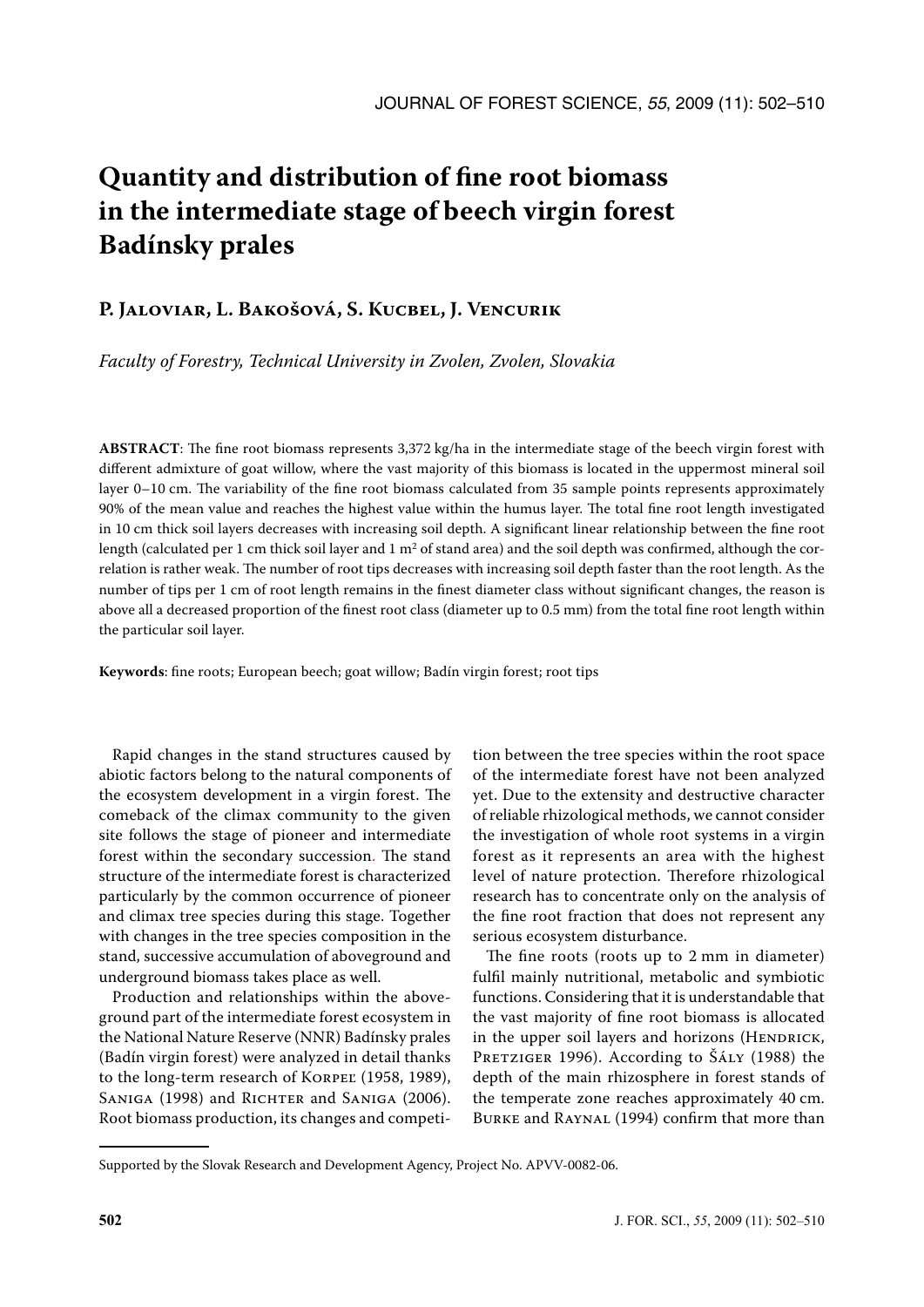50% of total root biomass is located right up to the depth of 40 cm.

According to Bakker et al. (2001), in floodplain forests the depth of the root system is limited by soil porosity. Almost all parameters that characterize the biomass and the production of fine roots are declining with decreasing soil porosity. The authors also reported that 74% of fine roots (up to 3 mm in diameter) were located in the upper 15 cm of soil in oak mixed forests.

The anthropogenic modification of the soil environment, particularly sulphur and nitrogen deposition that is connected with the influence on the molar ratio of  $Al^{3+}/Ca^{2+}$ , causes considerable changes in fine root allocation. According to MURACH (1984) and Puhe (1994), the fine roots of Norway spruce occur almost exclusively in A-horizon under these conditions. Mauer and Palátová (2002) presented similar results for young and also older individuals of rowan (*Sorbus aucuparia* L.), while they proved a considerable influence of the soil type.

However, the fine roots can reach a considerable soil depth. KÖSTLER et al. (1968) reported the depth of approximately 5 m for the vertical roots of oak on the limestone soil, but they did not specify the diameter of the roots.

The fine root biomass is an important component of the stand total biomass. Its quantification is very time-consuming and therefore the effort to find a relationship between the fine root biomass and some of the stand characteristics that are easier to measure (e.g. stand basal area) is understandable (Kurz et al. 1996). However, Chen et al. (2004) found no correlation between these two parameters  $(r^2 = 0.1)$  after the analysis of extensive literary databases made by Vogt et al. (1996). Regarding the strict separation of the functions of the different root diameter categories, it is not possible to derive the fine root biomass from the total root biomass either.

Similarly, the efforts to derive the biomass or the other fine root features from some abiotic and biotic characteristics (e.g. soil grain, content of macroelements in litterfall, temperature, precipitation etc.) collide with the high variability of fine root biomass and thereby a weak relationship between given variables (OsTONEN et al. 2007).

European beech is considered to be an exceptionally competitively strong tree species, which is particularly represented by its ability to eliminate most of our main tree species from the stand canopy under optimal conditions as well as by its adaptation to the wide range of environmental conditions. ELLENBERG (1996) stated that dominance in the crown canopy was the primary factor for the existence of large homogeneous beech forests in Central Europe. The ability to occupy various sites is conditioned mainly by the specific attributes of the fine root system according to KÖSTLER et al. (1968) and HERTEL (1999). HERTEL (1999) reported similar expansivity like that observed for the crowns also during the development of the fine root system. This conclusion was based on the results from the study of root competition between beech and sessile oak. The study confirms that the beech occupies the areas with thicker humus layer or soil space with increased nutrient supply more intensively than oak.

Tilman (1987) presented a hypothesis that strong competition in the root space reduces competition in the crown canopy. He assumed that the competitors invested too much of the organic matter into root competition, which was then missing during the growth of the aboveground parts. That may be one of the reasons why the root competition on the soils with good nutrient supply is weaker than on the poor sites. According to ELLENBERG (1996) the competitive power of the beech root system, as the dominant tree species on the vast areas, is likely the same on the very different sites.

The goal of this study is to quantify the fine root biomass in an intermediate forest, to describe its basic morphological features and to derive the relevant relationships between them.

#### **MATERIAL AND METHODS**

The Badín virgin forest belongs to the oldest virgin forest reserves in Slovakia. It was declared in 1913 according to the list of natural heritage with the character of virgin forest. The forests of the enlarged protection zone were managed by common methods and therefore the requirement for their consecutive modification (forest stand reconstruction) towards an increase in the stability, i.e. towards the natural tree species composition and structure, emerged (Rybár 2001).

From the total area of the reserve (30.7 ha), the calamity area that is currently in the stage of intermediate forest comprises 6.1 ha. The virgin forest is situated in the south-eastern part of the Kremnické vrchy Mts. and belongs to the forest management unit Badín (forest district Staré Hory, forest enterprise Slovenská Ľupča). The average annual temperature is 5.5–6.0°C and the average annual precipitation amounts to 850–900 mm. The geologic bedrock is built of tuffs, andesitic agglomerates and compact andesite. Deep, eutric Cambisols are a dominant soil type. The humus is represented by the mull and favourable moder forms. The physi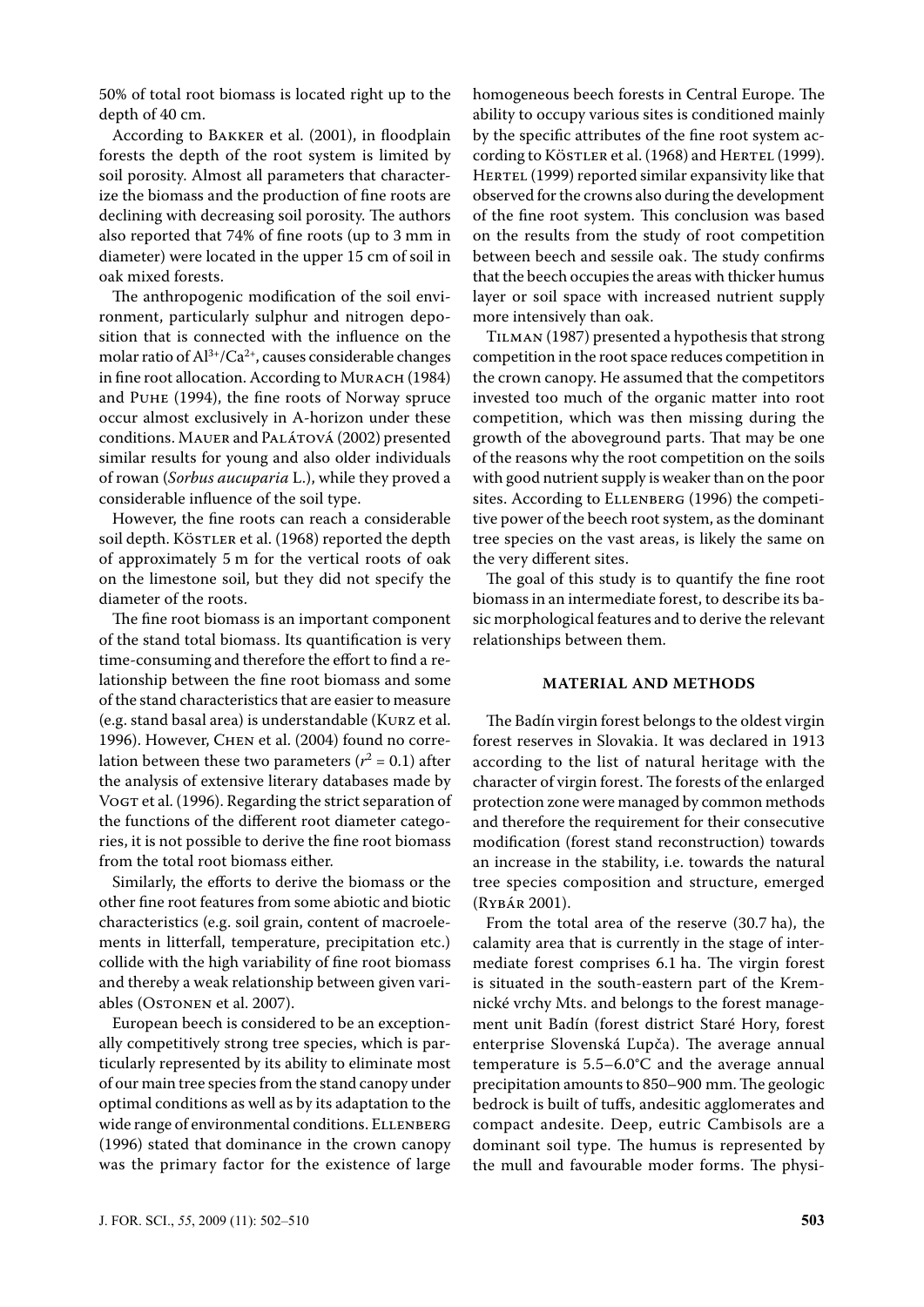ological soil depth is limited (40–45 cm) and the root system of trees (beech and fir) does not occupy heavy tuff layers, which can be a reason for uprooting the part of the virgin forest in 1947 according to Šály (1980).

The vast majority of the plant communities in Badín virgin forest (60–70% of the area) belong to the  $4<sup>th</sup>$  forest vegetation zone, mesotrophic group B and the forest typology unit *Fagetum typicum* (Križová 2000).

At the end of May 1947 almost the whole inner part of the NNR Badín virgin forest (6.1 ha), was uprooted and left to the natural succession (KORPEĽ 1995). Before the windthrow 80% of the uprooted area had a strongly homogeneous vertical structure that is typical of the optimum stage. The stand consisted of 75% beech and 25% fir and the average growing stock amounted to 800–850 m<sup>3</sup> /ha.

In 1957, i.e. 10 years after the windthrow, the area was continuously covered by a thicket that consisted of 89% goat willow, 6% beech, 3% fir and 2% other pioneer tree species (birch, aspen, black elder). KORPEĽ (1989) considered the natural succession on the windthrow area quite fast. In spring 1957 the mean density of goat willow in the pioneer forest reached 6,300 individuals per 1 hectare, with the average height of 2–3 m.

In 1967 the stand already had the character of the intermediate forest with the irregular mixture of climax tree species (beech, fir, maple) in understorey. KORPEĽ (1995) reported the goat willow proportion decreased down to 77% and its stems were almost absolutely concentrated in the overstorey. The proportion of beech increased to 18%, while the other pioneer tree species made up less than 1%. During the measurements in 1987 an average density of natural regeneration of 301 individuals per hectare was recorded. The natural regeneration consisted of beech (36.5%), fir (28.6%), maple (22.3%), goat willow (8.5%) and other tree species (4.1%) and thus the continuous presence of the seedlings of all main tree species was ensured (KORPEĽ 1995).

Saniga (1998) recorded a significant mortality of goat willow stems, which was expressed by a decrease in its growing stock and an increase in its dead wood ratio. In 1996 goat willow made up 28.9% of the total stem number and the proportion of beech was 68.2%. According to RICHTER and SANIGA (2006) the proportion of goat willow decreased to 26.3% and that of beech increased to 70.2% in 2005, which confirmed a successive decline of goat willow from the stand. Presently the stand is in the final phase of the intermediate forest stage. An important role for the relatively fast emergence of the intermediate stage forest was played by the presence of the natural regeneration of climax tree species already under the canopy of the mature stand as reported from other virgin or managed forests (Saniga, Klimaš 2004; Klimaš, Smolek 2004; Barna 2008).

In the windthrow area we established 5 circular sample plots 22.6 m in diameter and  $400 \text{ m}^2$  in size. On these plots all living trees according to the tree species were registered. We measured dbh (cm) for each stem and subsequently the stand basal area was calculated. The basic characteristics of the sample plots are presented in Table 1 (Jaloviar et al. 2008). The results confirm the high spatial heterogeneity of stem density that is caused mainly by beech. The higher beech proportion also leads to an increase in the total stand basal area, whereby the increase in its basal area is overproportionally higher than the decrease in the goat willow basal area, i.e. the beech increases its basal area not only as a result of the replacement of goat willow from the growing space.

The samples of fine roots were taken from 7 points that were set up in the centre of each sample plot. For the sampling we used a regular hexagon scheme with the side length of 1.5 m. The sample points

|        | Number of trees per 1 ha |      |                  |             | Basal area |        |                   |             | Basal      | Mean dbh |                |
|--------|--------------------------|------|------------------|-------------|------------|--------|-------------------|-------------|------------|----------|----------------|
| Plot   | beech                    |      |                  | goat willow |            | beech  |                   | goat willow |            | beech    | goat<br>willow |
|        | $\boldsymbol{n}$         | (%)  | $\boldsymbol{n}$ | (%)         | $(m^2/ha)$ | $(\%)$ | (m <sup>2</sup> ) | $(\%)$      | $(m^2/ha)$ | (cm)     | (cm)           |
| Plot 1 | 775                      | 68.9 | 350              | 31.1        | 10.2       | 29.4   | 24.7              | 70.6        | 34.9       | 11.1     | 27.1           |
| Plot 2 | 775                      | 66.0 | 400              | 34.0        | 11.8       | 31.6   | 25.4              | 68.4        | 37.2       | 11.4     | 27.3           |
| Plot 3 | 1,050                    | 76.4 | 325              | 23.6        | 27.4       | 63.2   | 15.9              | 36.6        | 43.3       | 15.3     | 23.5           |
| Plot 4 | 475                      | 65.5 | 250              | 34.5        | 14.1       | 40.5   | 20.7              | 59.5        | 34.8       | 15.5     | 31.5           |
| Plot 5 | 1,550                    | 78.5 | 425              | 21.5        | 18.6       | 41.6   | 26.1              | 58.4        | 44.7       | 10.3     | 26.3           |

Table 1. The basic dendrometric characteristics of sample plots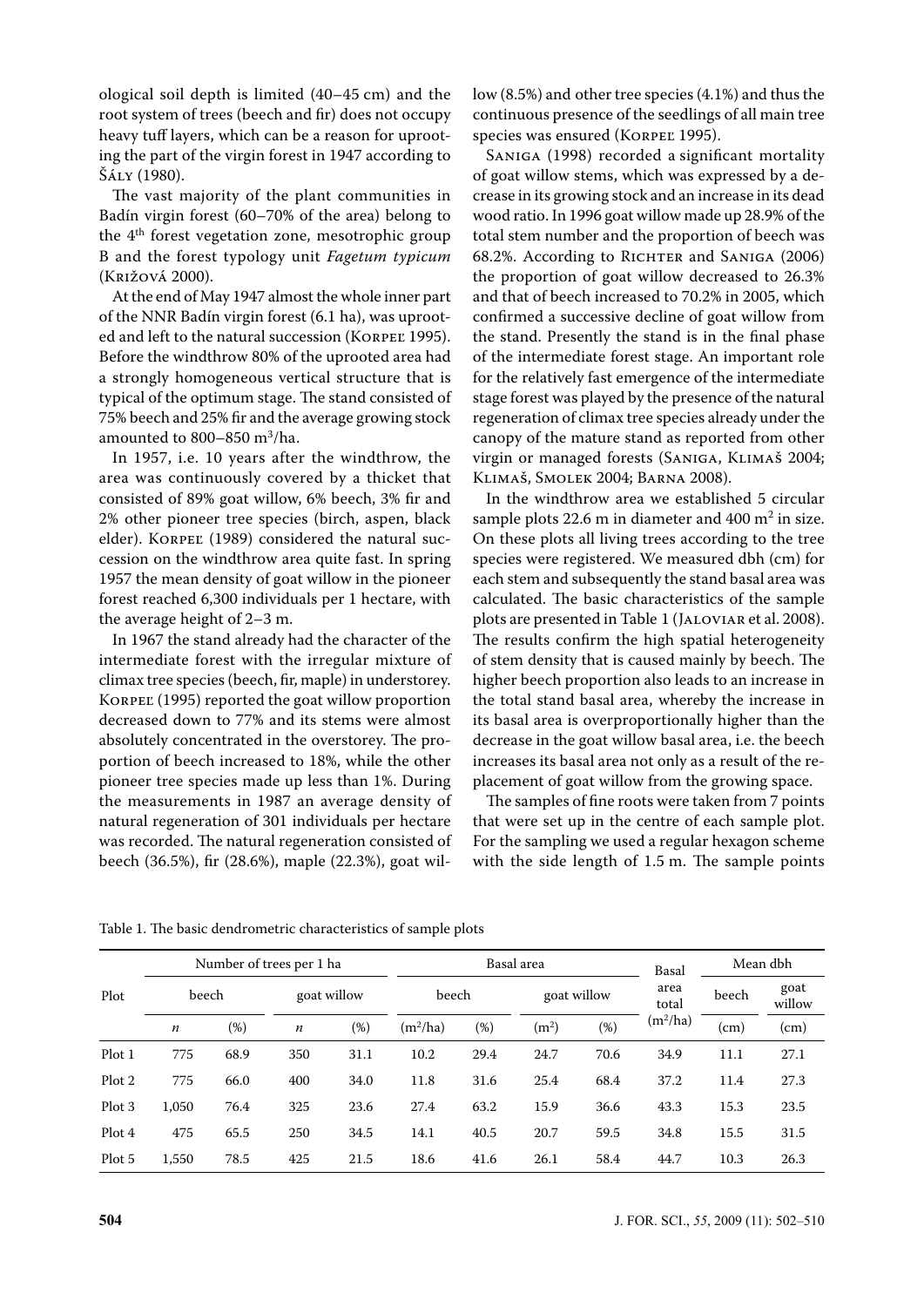were located at the vertices of the hexagon and at its centre, which was identical with the centre of the sample plot.

For the determination of the fine root quantitative morphological characteristics we used a direct destructive method. The root samples were taken with a hollow drill of the inner diameter 80 mm and the length of the hollow part 200 mm in two steps, 0–20 cm and 20–40 cm. The depth of the samples depended on the skeleton fraction and ranged from minimum 20 to maximum 40 cm. The cylindrical soil cores with the parameters  $80 \times 200$  mm were divided into the sections that corresponded to the layers 0–5 cm, 5–10 cm, 10–20 cm, 20–30 cm and 30–40 cm. The humus horizon was analyzed as a whole and separately.

In the laboratory the fine roots were separated from the soil cores and the humus layer, respectively, and categorized as vital or dead. The dead roots were not the subject of subsequent analysis and all presented results relate to vital fine roots. Despite the harvesting of comparative root samples for both species (beech, goat willow) many morphologically similar roots were observed during the analysis and it was not possible to exactly distinguish between the tree species merely according to the macroscopic features. Therefore we have to give up the analysis regarding the quantification of the fine root biomass according to the particular tree species. The image of vital fine roots was digitized using a high-resolution scanner (1,200 dpi) and subsequently the roots were dried for 72 hours at the temperature of 60°C and weighed to the nearest 0.1 mg.

The values of root length and number of root tips were determined using the software Win-Rhizo 2004a™. The biomass of vital fine roots was calculated by the program Fewubiom working under MS Excel. The output of the program is the fine root weight calculated per 1 ha, weights per hectare for each sample point and also the data on the fine root concentration in 100 ml of fine-grained soil (including the basic measures of variability).

## **RESULTS AND DISCUSSION**

The values of total biomass of vital fine roots show a high variability in the investigated soil profile. The average value of the fine root biomass calculated as an arithmetic mean of all plots reaches 3,229 kg/ha. As expected, the majority of fine roots is concentrated in the layer from 0 to 10 cm (1,348.1 kg/ha), which represents 41.7% of all vital roots with the diameter less than 2 mm. The absolute values of fine root biomass (up) and their proportion from the total biomass in the investigated profile (down) according to separate soil layers are shown in Fig. 1. The high variability of individual values around the mean on each of the 35 sample plots is evident from the lines that represent standard deviations. The variability within the particular plots is lower; nevertheless, it remains on a high level with the coefficient of variation 89.9% (35.5–264.5%). The highest variability of



Fig. 1. Means and standard deviations of fine root dry matter weight in kg per 1 ha (up) and the proportions of root weights in particular soil layers (down) from fine root biomass in the whole soil profile (up to 40 cm depth)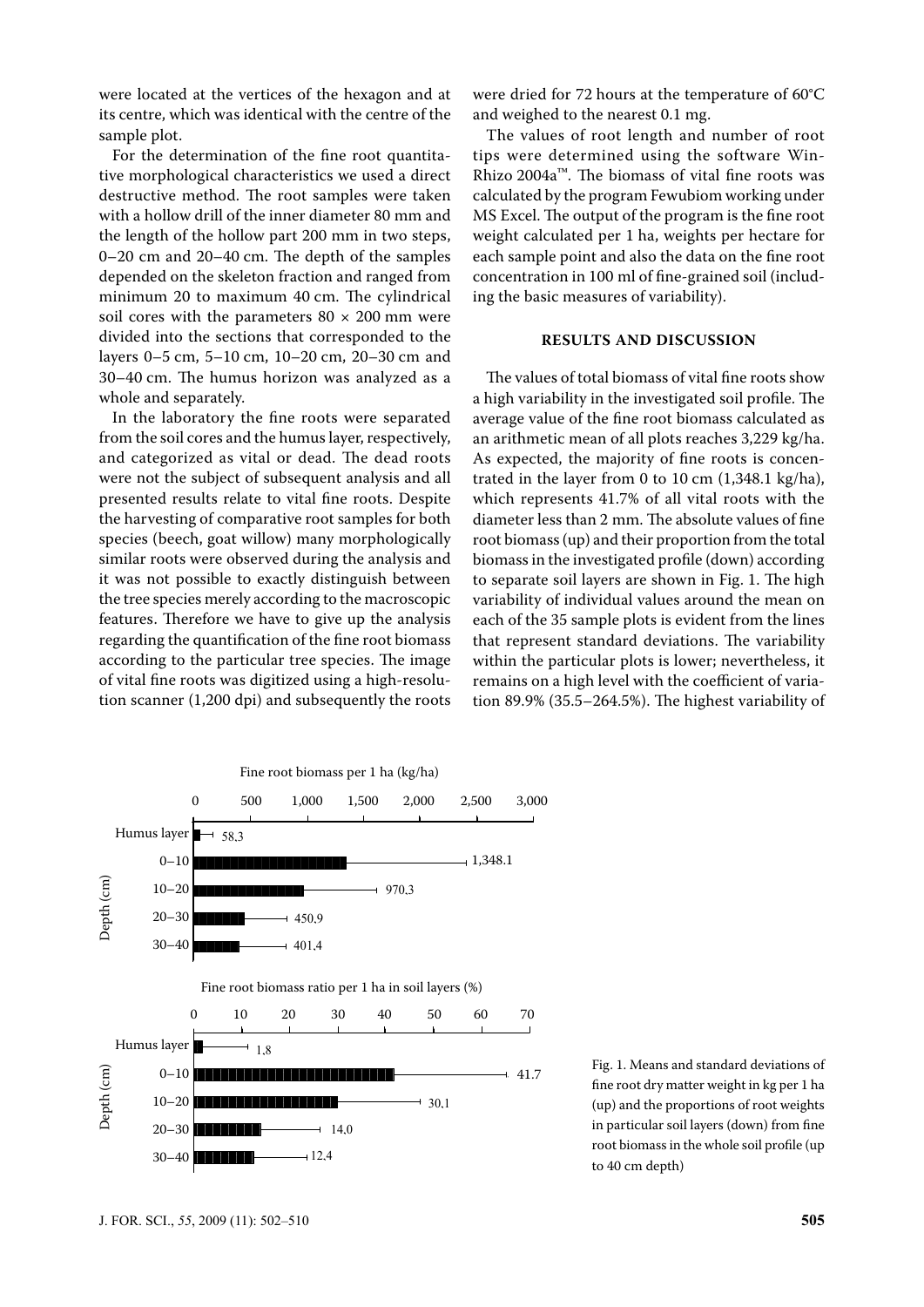|                                                                     |       | Plot 1    | Plot 2 |           | Plot 3 |           | Plot 4 |           | Plot 5 |           | Average |                |
|---------------------------------------------------------------------|-------|-----------|--------|-----------|--------|-----------|--------|-----------|--------|-----------|---------|----------------|
| Layer                                                               | mean  | <b>SD</b> | mean   | <b>SD</b> | mean   | <b>SD</b> | mean   | <b>SD</b> | mean   | <b>SD</b> | mean    | SD <sub></sub> |
| Length in m per $1 \text{ m}^2$ and $1 \text{ cm}$ thick soil layer |       |           |        |           |        |           |        |           |        |           |         |                |
| Humus                                                               | 282.1 | 509.4     | 160.9  | 169.5     | 38.7   | 33.0      | 140.8  | 156.7     | 115.6  | 43.5      | 156.1   | 254.0          |
| $0-5$ cm                                                            | 204.3 | 136.6     | 228.3  | 153.2     | 461.9  | 283.7     | 697.7  | 700.9     | 165.0  | 83.2      | 361.6   | 397.8          |
| $5-10$ cm                                                           | 202.1 | 153.3     | 313.9  | 118.9     | 377.8  | 159.2     | 692.8  | 658.7     | 258.5  | 105.3     | 373.9   | 349.6          |
| $10 - 20$ cm                                                        | 195.3 | 82.3      | 129.3  | 85.7      | 205.1  | 113.8     | 174.6  | 153.1     | 173.8  | 128.9     | 175.6   | 112.0          |
| $20 - 30$ cm                                                        | 70.6  | 46.9      | 51.3   | 31.7      | 56.1   | 26.3      | 21.9   | 9.4       | 51.1   | 33.7      | 50.3    | 33.6           |
| 30-40 cm                                                            | 98.8  | 73.4      | 28.9   | 25.6      | 80.6   | 24.9      | 16.4   | 18.6      | 61.5   | 43.5      | 58.8    | 51.3           |
| Weight in g per $1 \text{ m}^2$ and $1 \text{ cm}$ thick layer      |       |           |        |           |        |           |        |           |        |           |         |                |
| Humus                                                               | 10.08 | 9.36      | 9.30   | 1.78      |        | —         | 9.34   | 7.52      | 5.09   | 2.24      | 8.01    | 6.08           |
| $0-5$ cm                                                            | 12.94 | 12.40     | 16.30  | 21.52     | 26.50  | 11.56     | 23.70  | 28.96     | 8.18   | 2.91      | 17.73   | 17.53          |
| $5-10$ cm                                                           | 7.92  | 5.52      | 19.37  | 15.73     | 23.96  | 9.95      | 34.84  | 15.05     | 19.71  | 8.12      | 20.14   | 13.21          |
| $10 - 20$ cm                                                        | 7.15  | 3.95      | 5.60   | 4.36      | 16.13  | 7.37      | 12.92  | 6.13      | 9.93   | 5.66      | 10.11   | 6.55           |
| $20 - 30$ cm                                                        | 4.85  | 5.05      | 3.31   | 3.63      | 4.75   | 3.26      | 3.23   | 1.82      | 5.16   | 4.67      | 4.43    | 3.75           |
| 30-40 cm                                                            | 3.45  | 2.94      | 1.06   | 0.60      | 9.71   | 8.65      | 1.24   | 1.72      | 8.37   | 5.04      | 5.05    | 5.62           |

Table 2. Fine root length in meters and weight of fine root dry matter in grams calculated per  $1 \text{ m}^2$  area and  $1 \text{ cm}$  thick soil layer

the fine root biomass was found in the humus layer. Cairns et al. (1997) presented the values of root biomass and its allocation in different world regions. For the temperate zone they reported the values of total root biomass from 35 to 99 tonnes per 1 hectare, whereas the proportion of roots 5 mm in diameter accounted for  $1-23%$ . According to KODRÍK and Barna (2002) the ratio of the roots with diameter up to 5 mm represents 7–10% of the total root biomass of selected beech samples. HERTEL (1999) presented the average fine root biomass around 100–600 g of dry matter per  $1 \text{ m}^2$  (i.e. 1,000–6,000 kg/ha) for forest stands of the temperate zone. The fine root dry matter reaches  $270 g$  per  $1 m<sup>2</sup>$  in broadleaved stands and 300 g per 1  $m^2$  in coniferous stands. If we assume that the results refer to entire rhizosphere and to similar stratification of the biomass like in our research, then the total fine root biomass for the whole 40 cm profile  $(3,229 \text{ kg/ha}, \text{i.e. } 322.9 \text{ g/m}^2)$ determined in our study is by 20% higher. Nevertheless, it still remains close to the mean value of the above-mentioned range.

The total length of fine roots was analyzed according to individual sample plots and soil layers. All values of the length were calculated per 1 cm thick soil or humus layer respectively, and per  $1 \text{ m}^2$  area. The highest variability of the fine root length was recorded in the humus layer. The fine root length distribution also corresponds to the average fine root biomass distribution (Fig. 1, Table 2). On each

| Plot   |       | $y = a + bx$ |       |                  | $y = a + e^{b+cx}$ |          |       |  |  |
|--------|-------|--------------|-------|------------------|--------------------|----------|-------|--|--|
|        | a     | b            | $r^2$ | $\boldsymbol{a}$ | b                  | с        | $r^2$ |  |  |
| Plot 1 | 233.3 | $-4.55$      | 0.241 | $-109.2$         | 5.87               | $-0.018$ | 0.244 |  |  |
| Plot 2 | 290.1 | $-8.69$      | 0.532 | $-6.1$           | 5.99               | 0.073    | 0.587 |  |  |
| Plot 3 | 437.4 | $-12.80$     | 0.531 | 20.3             | 6.44               | $-0.088$ | 0.610 |  |  |
| Plot 4 | 677.6 | $-22.90$     | 0.350 | $-7.0$           | 7.24               | $-0.138$ | 0.447 |  |  |
| Plot 5 | 237.9 | $-5.74$      | 0.375 | $-144.8$         | 5.99               | $-0.021$ | 0.380 |  |  |

Table 3. Parameters of linear and exponential regression between total fine root length and soil depth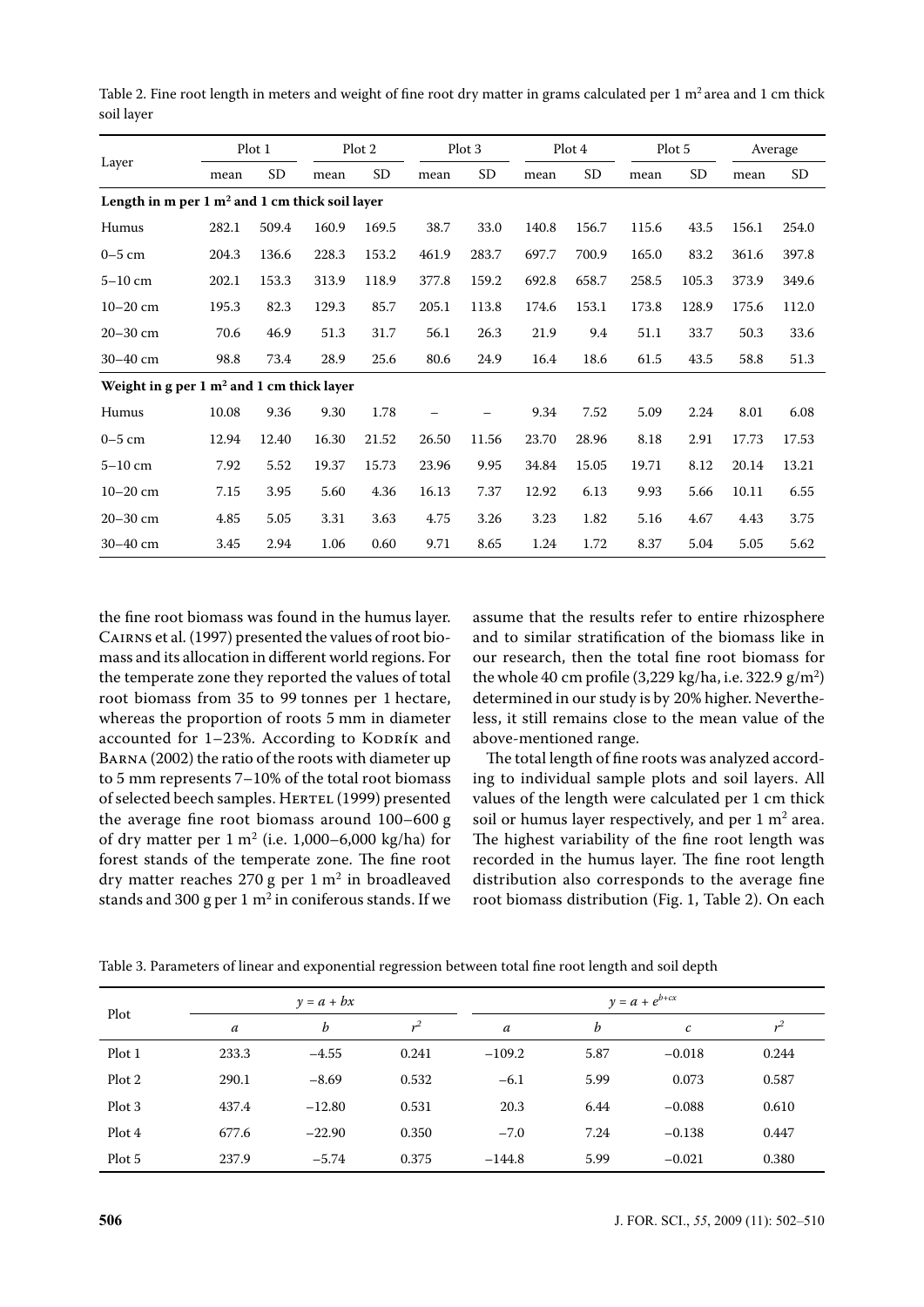|                   | Diameter class (mm) |      |               |      |      |               |      |               |      |               |  |  |  |
|-------------------|---------------------|------|---------------|------|------|---------------|------|---------------|------|---------------|--|--|--|
| Plot              | $0.01 - 0.50$       |      | $0.51 - 1.00$ |      |      | $1.01 - 1.50$ |      | $1.51 - 2.00$ |      | $2.01 - 2.50$ |  |  |  |
|                   | (m)                 | (%)  | (m)           | (%)  | (m)  | (%)           | (m)  | (%)           | (m)  | (%)           |  |  |  |
| Soil layer 0-5 cm |                     |      |               |      |      |               |      |               |      |               |  |  |  |
| Plot 1            | 186.8               | 91.5 | 15.0          | 7.3  | 1.0  | 0.5           | 1.30 | 0.6           | 0.04 | 0.03          |  |  |  |
| Plot 2            | 215.0               | 94.2 | 11.6          | 5.1  | 0.7  | 0.3           | 0.20 | 0.1           | 0.67 | 0.03          |  |  |  |
| Plot 3            | 413.9               | 89.7 | 35.4          | 7.7  | 9.4  | 2.0           | 2.70 | 0.6           | 0.16 | 0.03          |  |  |  |
| Plot 4            | 675.5               | 96.9 | 14.6          | 2.1  | 3.6  | 0.5           | 3.00 | 0.4           | 0.42 | 0.06          |  |  |  |
| Plot 5            | 148.3               | 89.9 | 14.7          | 8.9  | 1.5  | 0.9           | 0.30 | 0.2           | 0.01 | $0.01\,$      |  |  |  |
|                   | Soil layer 5-10 cm  |      |               |      |      |               |      |               |      |               |  |  |  |
| Plot 1            | 182.7               | 90.5 | 15.7          | 7.8  | 3.1  | 1.5           | 0.30 | 0.1           | 0.07 | 0.03          |  |  |  |
| Plot 2            | 288.9               | 92.1 | 18.9          | 6.0  | 5.2  | 1.6           | 0.70 | 0.2           | 0.01 | 0.01          |  |  |  |
| Plot 3            | 332.2               | 88.1 | 34.1          | 9.1  | 5.9  | 1.5           | 3.30 | 0.9           | 1.57 | 0.40          |  |  |  |
| Plot 4            | 631.7               | 91.3 | 40.1          | 5.8  | 14.2 | 2.1           | 4.10 | 0.6           | 1.73 | 0.25          |  |  |  |
| Plot 5            | 226.9               | 87.9 | 21.5          | 8.3  | 6.2  | 2.4           | 2.70 | 1.0           | 0.85 | $0.30\,$      |  |  |  |
|                   | Soil layer 30-40 cm |      |               |      |      |               |      |               |      |               |  |  |  |
| Plot 1            | 89.1                | 90.2 | 7.3           | 7.4  | 1.8  | 1.8           | 0.52 | 0.5           | 0.00 | 0.00          |  |  |  |
| Plot 2            | 22.8                | 78.9 | 5.7           | 19.7 | 0.4  | 1.4           | 0.00 | 0.0           | 0.00 | 0.00          |  |  |  |
| Plot 3            | 65.5                | 81.3 | 11.6          | 14.4 | 2.6  | 3.2           | 0.84 | 1.0           | 0.00 | 0.00          |  |  |  |
| Plot 4            | 13.5                | 81.8 | 2.6           | 15.7 | 0.4  | 2.4           | 0.01 | 0.1           | 0.00 | 0.00          |  |  |  |
| Plot 5            | 48.9                | 80.4 | 8.9           | 14.6 | 1.8  | 2.9           | 0.16 | 0.3           | 1.00 | 1.70          |  |  |  |

Table 4. Total fine root length distribution according to diameter classes in meters calculated per  $1 \text{ m}^2$  area and  $1 \text{ cm}$ thick soil layer

plot the highest values of the fine root length were recorded in the first mineral soil layer (0–10 cm). The maximum lengths were found in the soil layer 0–5 cm on sample plots 1, 3 and 4, and in the soil layer 5–10 cm on sample plots 2 and 5. The value of the total root length decreased with the increasing soil depth. There is a weak but significant relationship between the fine root length and the soil depth and it has almost a linear character in the mineral soil. The comparison of the amounts of explained variance  $(r^2)$  and the parameters of the linear and nonlinear (exponential) regression shows that the replacement of linear equation with exponential function will not significantly increase the accuracy of the estimate for the given weak relationship. The *r*2 -values (Table 3) confirm the explained variance increased at most on sample plot 4, anyway this increase was less than 10%.

The distribution of total fine root length according to diameter classes was evaluated only for the layers 0–5 cm, 5–10 cm and 30–40 cm. According to previous results, the highest proportions of fine

root biomass from the whole investigated profile are located in the first two soil layers. The soil layer 30–40 cm is the deepest investigated one. The differences in the absolute values of the length between the sample plots are the largest in the first diameter class (Table 4). The proportions of this diameter class are decreasing slightly with the soil depth, whereas the proportion of the subsequent diameter classes is increasing. From the diameter of 1.5 mm a significant decrease in the proportion of the total length can be observed again.

The total fine root length recorded by HENDRICKS and BIANCHI (1995) in beech stands reached 184.10<sup>6</sup> m/ha and for Douglas fir they reported the value of 67.10<sup>6</sup> m/ha. In the mixed stand of both tree species even higher total values were recorded. The authors consider this as a sign for the competition between beech and Douglas fir, whereas the tree species occupy different soil layers.

The number of root tips is an important indicator of the fine root physiological activity. The root tip is followed by a zone of root hairs, i.e. of prolonged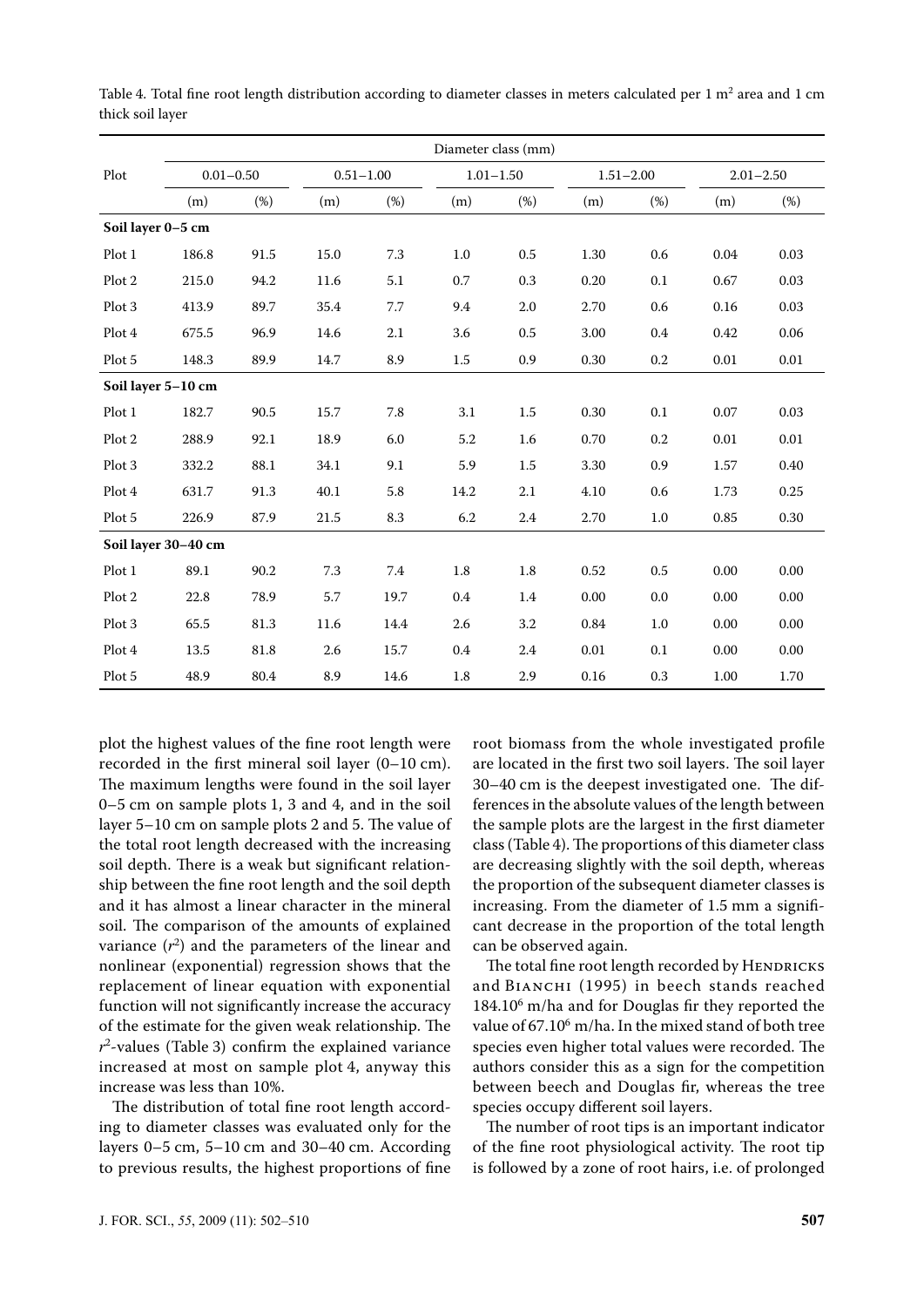| Plot   | a       | b           |       | $r^2$ | $p(\text{for } a)$ | $p$ (for b) |
|--------|---------|-------------|-------|-------|--------------------|-------------|
| Plot 1 | 85,573  | $-1,544.9$  | 0.406 | 0.165 | 0.001              | 0.002       |
| Plot 2 | 126,695 | $-3,636.3$  | 0.611 | 0.374 | 0.001              | 0.001       |
| Plot 3 | 185,155 | $-5,776.3$  | 0.651 | 0.424 | 0.001              | 0.001       |
| Plot 4 | 331,888 | $-11,357.3$ | 0.531 | 0.282 | 0.001              | 0.001       |
| Plot 5 | 126,176 | $-3,013.3$  | 0.473 | 0.223 | 0.001              | 0.001       |

Table 5. Parameters of linear regression between the number of fine root tips and the soil depth

epidermal cells with the dominant function of water and minerals supply. The ratio between the fine root length and the number of root tips is an indicator of the intensity of the fine root forking.

A direct comparison of root tip number between the soil layers and sample plots is possible, but the number by itself depends on the other quantitative characteristics of fine roots, particularly on their length. With the increasing value of the fine root length the number of root tips increases as well. Therefore the highest frequency of root tips was recorded in the uppermost mineral soil layer, as expected. The proportion of the first two fine root diameter classes in the root length decreases slightly with the soil depth (Table 4). These finest roots bear a dominant amount of root tips and therefore the decrease in the root tip number with increasing soil depth is faster than in the case of root length. HERTEL (1999) recorded a fast decrease in the root tip number with soil depth, whereas according to his results the decrease in the root tip number is faster than the decrease in the fine root biomass. His finding supports an assumption that the production and lifetime period of fine roots are affected by the availability of

nutrients, especially of nitrogen. As soil nitrogen is almost exclusively the product of the organic matter decomposition, the fast decrease in the root tips with soil depth is an expected natural phenomenon. Despite this fast decrease a more or less linear relationship between the soil depth and the root tip number is maintained. The application of exponential function does not increase the accuracy of the estimation. Therefore the relationship between the root tip number (calculated per 1 cm thick soil layer and  $1 \text{ m}^2$  area) and the soil depth was fitted by a regression line with the parameters reported in Table 5.

A more suitable comparative variable is the specific density of root tips, i.e. the number of root tips per 1 cm of root length. The occurrence of root tips is concentrated in the finest diameter class of fine roots. On the roots over 0.5 mm in diameter the root tips are very scarce and limited only to the endings originated on the dead parts of fine roots. The analysis confirmed that there is no correlation, or only a very weak one, between the specific density of root tips in the finest diameter class of fine roots and the soil depth. The decrease in the root tip number is caused rather by the increasing root

|              | Diameter class  |           |                  |      |                  |      |  |  |  |  |
|--------------|-----------------|-----------|------------------|------|------------------|------|--|--|--|--|
| Soil layer   | $0.0 - 0.25$ mm |           | $0.26 - 0.50$ mm |      | $0.51 - 0.75$ mm |      |  |  |  |  |
|              | mean*           | <b>SD</b> | mean*            | SD.  | mean*            | SD.  |  |  |  |  |
| Humus        | 5.74            | 1.67      | 1.41             | 0.68 | 1.23             | 2.71 |  |  |  |  |
| $0-5$ cm     | 5.86            | 0.92      | 1.49             | 0.49 | 0.69             | 0.41 |  |  |  |  |
| $5-10$ cm    | 5.99            | 1.08      | 1.51             | 0.40 | 0.73             | 0.41 |  |  |  |  |
| $10 - 20$ cm | 5.84            | 1.04      | 1.42             | 0.68 | 0.69             | 0.75 |  |  |  |  |
| $20 - 30$ cm | 6.23            | 1.15      | 1.58             | 0.74 | 0.84             | 0.97 |  |  |  |  |
| $30 - 40$ cm | 6.37            | 1.33      | 1.30             | 0.41 | 0.45             | 0.28 |  |  |  |  |

\*Tips per cm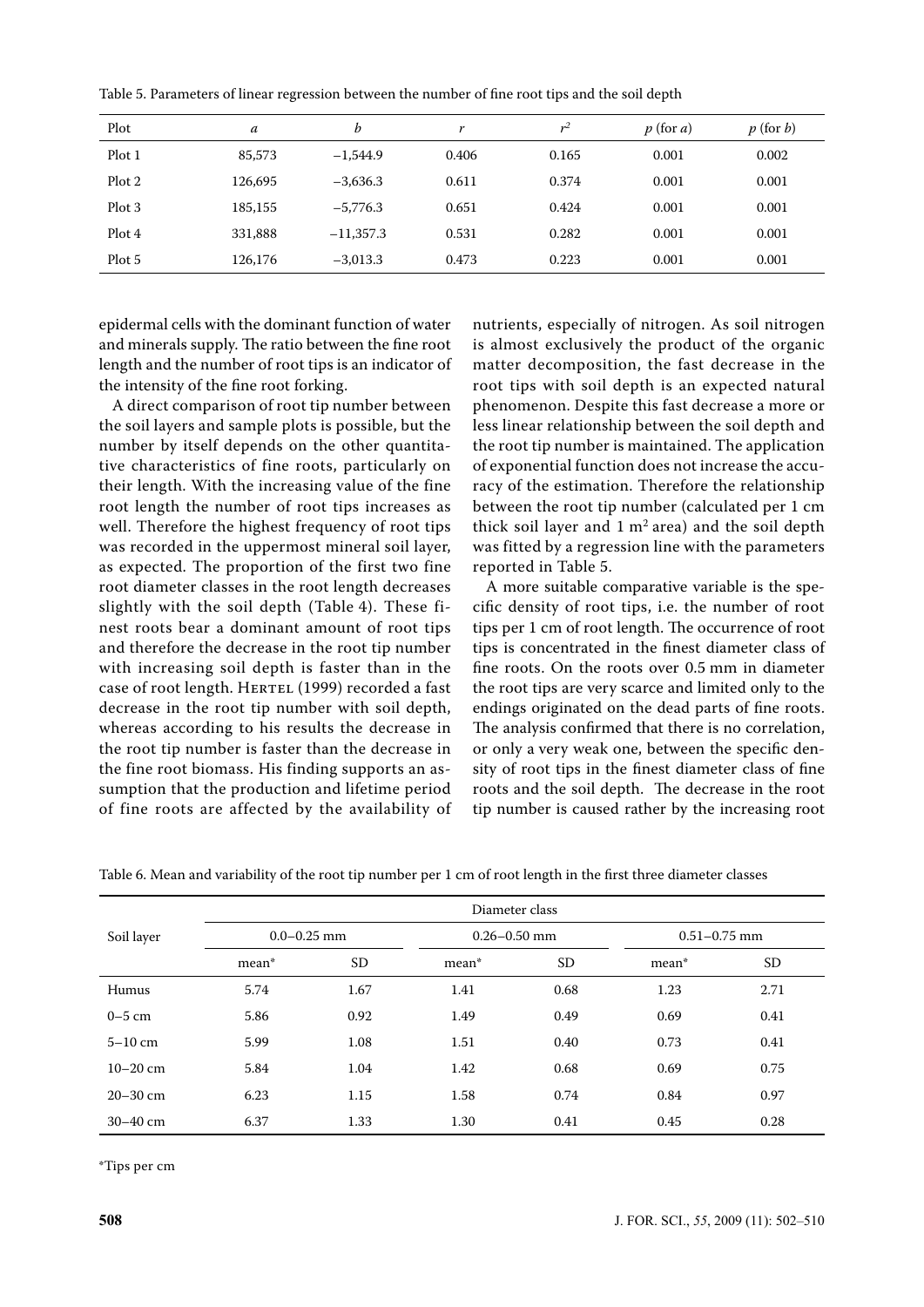diameter and by the proportion of the given diameter class in the total length (or weight) than by the soil depth (Table 6). FRITZ (1999) considered the number of root tips per 1 cm as one of the basic indicators of the soil environment changes. According to our results the trees respond to the low nutrient supply in the lower soil horizons rather by the reduction of the finest root length than by the reduction of root tips density.

## **CONCLUSIONS**

The research of fine roots in the intermediate stage of a beech virgin forest confirmed that the major portion of root biomass was concentrated in the uppermost mineral soil layer. The humus layer, which usually shows the highest root density in coniferous virgin forests, plays no significant role in the conditions of the 4th forest vegetation altitudinal zone. The values of the total fine root biomass in the intermediate forest correspond to the data presented by other authors.

The distribution of the total fine root length in the soil profile corresponds to the distribution of their biomass. The proportion of the finest roots (diameter class 0–0.5 mm) decreases slightly with the increasing soil depth.

The number of root tips is the highest in the uppermost mineral soil layer. Anyway, the decline of the root tip number is faster than the root length decline. We found no relationship between the number of root tips in the finest diameter class and the soil depth. Therefore it can be assumed that the reason for the fast decrease in the root tip number is the higher proportion of roots from the larger diameter classes together with the decline of the root length in the finest diameter class.

#### **R e f e r e n c e s**

- Baker T.T., Conner W.H., BLockaby B.G., Stanturf J.A., BURKE M.K., 2001. Fine root productivity and dynamics on a forested floodplain in South Carolina. Soil Science Society of America Journal*, 65*: 545–556.
- BARNA M., 2008. The effect of cutting regimes on natural regeneration in submountain beech forests: species diversity and abundance. Journal of Forest Science, *54*: 533–544.
- Burke M.K., Raynal D.J., 1994. Fine root growth phenology, production and turnover in a northern hardwood forest ecosystems. Plant and Soil*, 162*: 135–146.
- Cairns M.A., Brown S., Helmer E.H., Baumgard-NER G.A., 1997. Root biomass allocation in the world's upland forests. Oecologia, *111:* 1–11.
- Chen W., Zhang Q., Cihlar J., Bauhus J., Price D.T., 2004. Estimating fine-root biomass and production of boreal and cool temperate forests using aboveground measurements: A new approach. Plant and Soil, *265*: 31–46.
- ELLENBERG H., 1996. Vegetation Mitteleuropas mit den Alpen. Stuttgart, Ulmer: 1095.
- Fritz H.W., 1999. Feinwurzelverteilung, -Vitalität, -Produktion und -Umsatz von Fichten (*Picea abies* [L.], Karst.) auf unterschiedlich versauerten Standorten. Berichte des Forschungszentrums Waldökosysteme. Reihe A, *165*: 1–138.
- HENDRICK L.R., PRETZIGER K.S., 1996. Temporal and depth-related patterns of fine root dynamics in northern hardwood forests. Journal of Ecology, *84*: 167–176.
- HENDRICKS C.M.A., BIANCHI F.J.J.A., 1995. Root density and root biomass in pure and mixed forest stands of Douglas-fir and Beech. Netherlands Journal of Agricultural Science, *43*: 321–331.
- HERTEL D., 1999. Das Feinwurzelsystem von Rein- und Mischbeständen der Rotbuche: Struktur, Dynamik und interspezifische Konkurenz. Dissertationes Botanicae, Bd. *317*: 187.
- Jaloviar P., Kucbel S., Vencurik J., Bakošová L., 2008. Kvantita a distribúcia jemných koreňov v prechodnom lese NPR Badínsky prales. Acta facultatis forestalis Zvolen, *50*: 23–31.
- KODRÍK M., BARNA M., 2002. Tree biomass of a beech stand treated by regeneration cutting. Ekológia (Bratislava), *21*: 117–123.
- Klimaš V., Smolek M., 2004. Regeneračné procesy a využitie disponibilného priestoru bukového spoločenstva v NPR Vtáčnik. In: Hlavní úkoly pěstování lesů na počátku 21. století. Brno, MZLU, LDF, ÚPZL: 235–242.
- KORPEĽ Š., 1958. Príspevok k štúdiu pralesov na Slovensku na príklade Badínskeho pralesa. Lesnícky časopis, *4*: 349–385.
- Korpeľ Š., 1989. Pralesy Slovenska. Bratislava, Veda: 329.
- Korpeľ Š., 1995. Sekundárna sukcesia v prírodnom lese na príklade NPR Badínsky prales. In: Seminár Sekundárna sukcesia. Zvolen, TU: 23–32.
- Köstler J.N., Brückner E., Bibelriether H., 1968. Die Wurzeln der Waldbäume. Berlin, Hamburg, Paul Parey Verlag: 282.
- Križová E., 2000. Lesné spoločenstvá NPR Badínsky prales. Chránené územia Slovenska*, 46*: 36–37.
- Kurz W.A., Beukema S.J., Apps M.J., 1996. Estimation of root biomass and dynamics for the carbon budget model of the Canadian forest sector. Canadian Journal of Forest Research, *26*: 1973–1979.
- Mauer O., Palátová E., 2002. Mountain ash (*Sorbus aucuparia* L.) root system morphogenesis. Journal of Forest Science, *48*: 342–350.
- Murach D., 1984. Die Reaktion der Feinwurzeln von Fichte (*Picea abies* Karst. L.) auf zunehmende Bodenversauerung. Göttinger Bodenkundliche Berichte, *77*: 1–126.